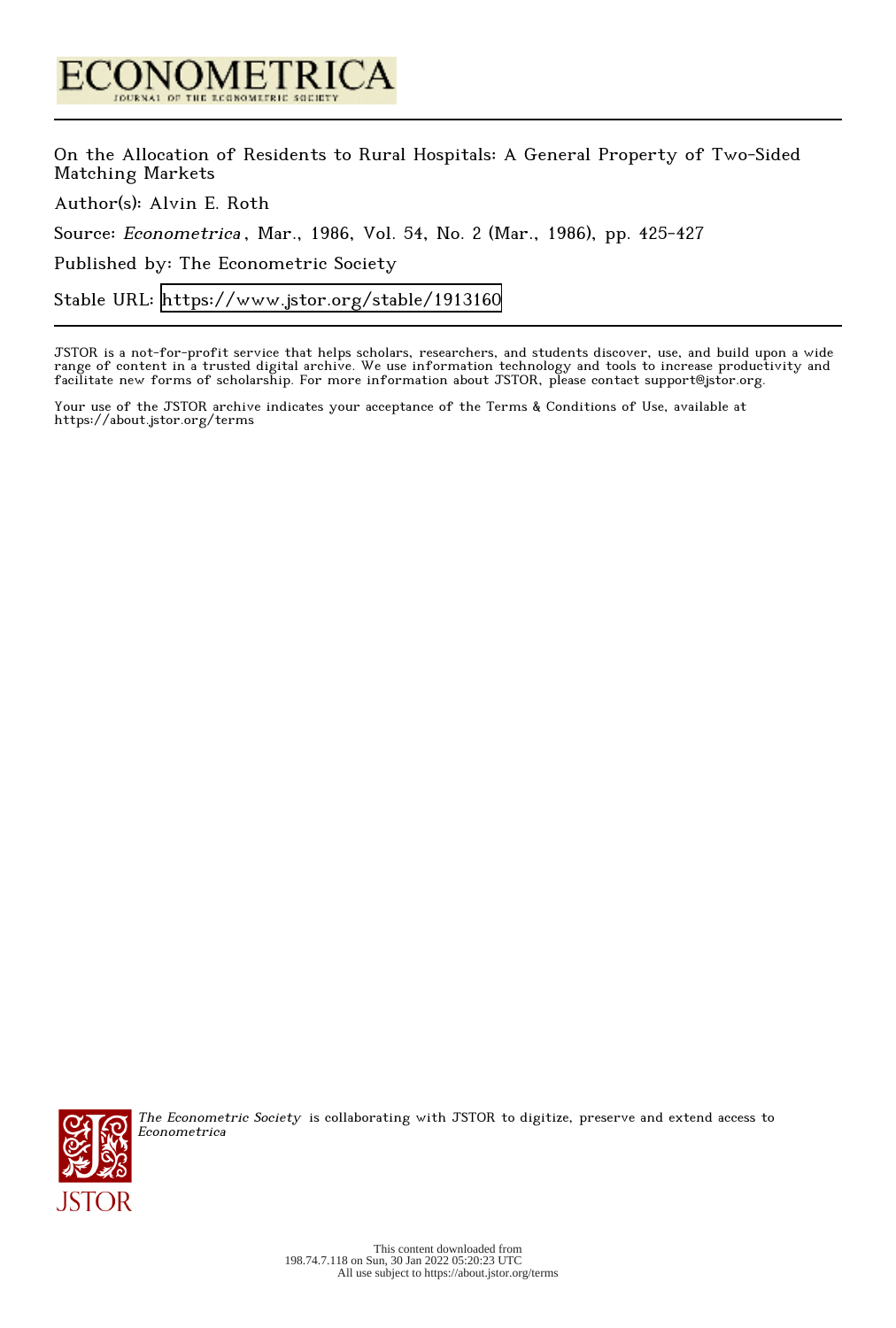## NOTES AND COMMENTS

## ON THE ALLOCATION OF RESIDENTS TO RURAL HOSPITALS: A GENERAL PROPERTY OF TWO-SIDED MATCHING MARKETS

# BY ALVIN E. ROTH'

 EACH YEAR, A HIGH PROPORTION of medical students seeking employment as residents in American hospitals (upon graduating from both American and foreign medical schools), and American hospitals seeking to employ these students as residents, voluntarily partici pate in a centralized job matching clearinghouse now known as the National Resident Matching Program (NRMP).<sup>2</sup> A number of hospitals, particularly rural hospitals, fail each year to fill as many positions as they have available, and find that a high percentage of the positions they do fill are filled by foreign medical school graduates. It has been suggested that changes in the manner in which the clearinghouse treats hospitals and students might alter this situation.<sup>3</sup> However it was shown in Roth  $[4]$  that any two outcomes that are *stable*—the relevant equilibrium notion<sup>4</sup> for this kind of market—fill the same number of positions at any hospital. Since that paper also showed that the clearinghouse procedure yields a stable outcome, any change in procedure that preserves this property would thus have no effect on the perceived numerical maldistribution of physicians among hospitals.

 Here it is shown that any hospital that fails to fill all of its positions at some stable outcome will not only fill the same number of positions at any other stable outcome, but will fill them with exactly the same residents. Thus, while the staffs of other hospitals are determined by which of the multiple equilibria of such a market is reached, the situation of hospitals whose positions are not all filled remains unaffected. The maldistribution of phvsicians, and particularly of American educated physicians, is therefore a property of equilibria of this kind of market, and not an artifact of the particular equilibrium presently selected.

The formal model:<sup>5</sup> The agents in the hospital-intern market consist of two disjoint sets  $H = \{h_1, \ldots, h_n\}$  and  $S = \{s_1, \ldots, s_n\}$  (hospitals and students). Each hospital  $h_i$  has a quota  $q_i$  which is the number of students for which it has places. Each student s has a strict preference ordering  $P(s)$  over the set  $H \cup \{u\}$ , and each hospital h has a strict

<sup>1</sup> This work has been supported by grants from the National Science Foundation and the Office of Naval Research, and by Fellowships from the John Simon Guggenheim Memorial Foundation, and the Alfred P. Sloan Foundation.

This clearinghouse was called the National Intern Matching Program (NIMP) when it was first established in 1951. It operates by having students and hospitals submit rank-orderings of one another indicating their preferences, which are then used to produce a matching of students and hospitals. The history of the market failures that preceded the establishment of this central clearinghouse, and the operation of the market and the clearinghouse since it was established, are discussed and analyzed in Roth [4].

 $3$  In particular it has been suggested that reversing the role of hospitals and students in the clearinghouse procedure would aggravate this situation: see Sundarshan and Zisook [10], or the discussion of their claim in Roth [4].

<sup>4</sup> Perhaps the phrase "solution concept" would more clearly connote that stable outcomes are considered here at the level of modelling of cooperative game theory, rather than as a strategic (Nash) equilibrium of the kind considered in noncooperative game theory, when games are modelled by their more detailed strategic form. Indeed, we will see that the set of stable outcomes is closely related to the core of the game. It was further argued in Roth [4] that any clearinghouse procedure in which participation is voluntary, as is the case with the NRMP, must yield stable outcomes if it is to enjoy a high rate of participation, since otherwise it gives students and hospitals an incentive to arrange matches outside of the system.

 $5$  See Roth [4] for a more detailed discussion of the market and how it is modelled.

425

This content downloaded from 198.74.7.118 on Sun, 30 Jan 2022 05:20:23 UTC All use subject to https://about.jstor.org/terms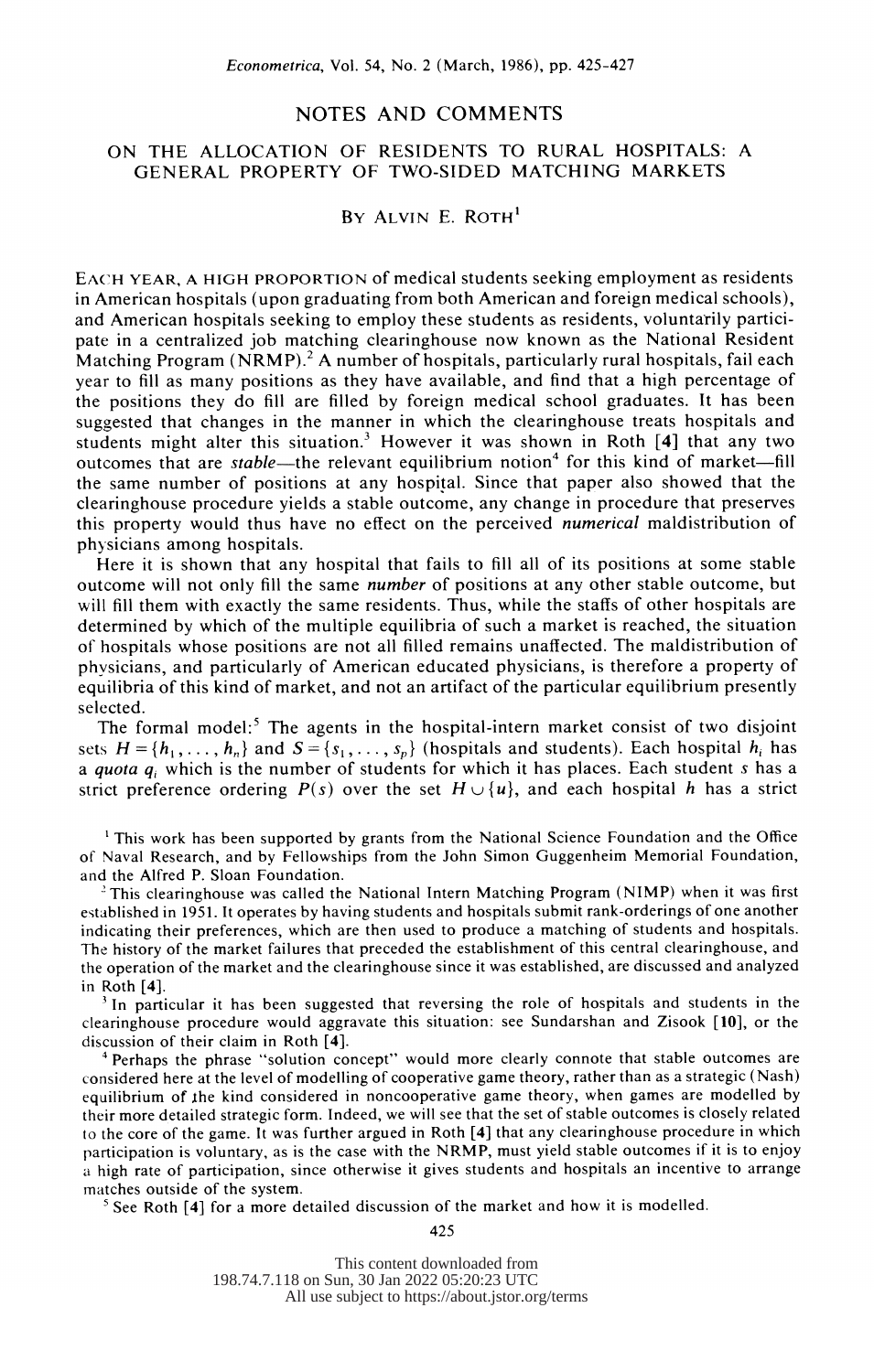preterence ordering  $P(h)$  over the set  $S \cup \{u\}$ , where u denotes the possibility of remaining unmatched.<sup>6</sup> Let  $h_i P(s) h_k$  denote that student s prefers hospital  $h_i$  to hospital  $h_k$ , and let  $h_i R(s)h_k$  denote that he either prefers  $h_i$  to  $h_k$  or else is indifferent. Note that he can only be indifferent if  $j = k$ , since all preferences are strict. Similar notation will be used for the preferences of the hospitals, and  $P = (P(h_1), \ldots, P(h_n), P(s_1), \ldots, P(s_n))$  will denote the vector of preference orderings of each agent for agents on the other side of the market. An *outcome* of the market is defined by a correspondence  $x: H \cup S \rightarrow H \cup S \cup \{u\}$  such that  $|x(s)| = 1$  for all s in S,  $|x(h_i)| = q_i$  for all h<sub>i</sub> in H, and, for any h in H and s in S,  $x(s) = h$  if and only if s is an element of  $x(h)$ . That is, an outcome assigns a subset of the students to a subset of the places, and leaves the rest of the students and places unmatched. If a hospital h with quota q is assigned some number  $k < q$  of students at an outcome x (i.e., if  $|x(h) \cap S| = k < q$ ), then  $q-k$  elements of  $x(h)$  are equal to u. No student is assigned to more than one place, and no hospital is assigned more than its quota of students.<sup>7</sup>

An outcome x is *individually rational* if for every students s,  $x(s)R(s)u$ , and if for every hospital h and  $\sigma$  in  $x(h)$ ,  $\sigma R(h)u$ . An outcome x is unstable if it is not individually rational or if there exist a hospital h and a student s who are not matched at  $x (x(s) \neq h)$ and who each prefer one another to one of their assignments, i.e., such that  $hP(s)x(s)$ and  $sP(h)$   $\sigma$  for some  $\sigma$  in  $x(h)$ . An outcome x that is not unstable is *stable*, and the set of stable outcomes with respect to any vector  $P$  of preference orderings will be denoted  $S(P)$ . It was shown in Roth [7] that, when hospitals have responsive preferences, the set of stable outcomes equals the core (defined by weak domination) of this market when the rules are that any student and hospital may sign an employment contract if they both agree. The set  $S(P)$  of stable outcomes is always nonempty.

THEOREM: Let h be a hospital with quota q, and let x be a stable outcome such that  $x(h)$ contains fewer than q students; i.e.  $|x(h) \cap S| < q$ . Then, for any other stable outcome y,  $y(h) = x(h)$ .

LEMMA 1 (Roth  $[4]$ ):<sup>8</sup> The number of positions filled by each hospital is the same at every stable outcome. That is, if for some stable outcome x and hospital h,  $|x(h) \cap S| = k$ , then for any other stable outcome  $y, |y(h) \cap S| = k$  also. (The set of students who are assigned positions is also the same at every stable outcome.)

For any hospital h with quota q, let its *choice set* from any set T of acceptable<sup>9</sup> students be h's q most preferred students in T if  $|T| \ge q$ , and be the entire set T if  $|T| \le q$ . Denote this choice set by  $C_h(T)$ .<sup>10</sup>

 $6$  See Roth  $[4, 5]$  for a discussion of this market that includes nonstrict preferences.

<sup>7</sup> Students' preferences over outcomes correspond precisely to their preferences over hospitals, so that student s prefers outcome x to outcome y if and only if he prefers hospital  $x(s)$  to hospital  $x(y)$ . The preferences of hospitals over outcomes are necessarily related to their preferences over students in a more complex way, since a hospital h with quota  $q > 1$  receives different sets of students and vacancies at different outcomes. (The fact that hospitals may have quotas greater than 1 makes this problem different from the "marriage problem" in which both sides of the market have quotas of 1. That problem, first formally studied by Gale and Shapley [1], was for some time thought to be mathematically equivalent to this more general problem, but this turns out not to be the case in a number of important respects (see Roth [6]). However it will be sufficient for the purpose of this paper to consider only the hospitals' preferences over individual students, so long as their preferences over outcomes have the property that, for any two outcomes that assign some hospital two sets of students that differ in only one student, the hospital prefers the outcome that gives it the more preferable student. (Such preferences are called responsive in Roth [4, 6].) It will henceforth be assumed that hospitals have responsive preferences.

<sup>8</sup> An independent proof of Lemma 1 also appears in Gale and Sotomayor [2].

9 A student s is acceptable to hospital h if h prefers s to leaving a position unmatched, i.e. if  $sP(h)u$ .  $10$  For simplicity of notation, we will define an outcome w below by expressions of the form  $w(h) = C_h(T)$ , instead of the more precise  $\{w(h) \cap S\} = C_h(T)$ . When  $|T| < q$ , the remaining positions in  $w(h)$  are of course unmatched, i.e., equal to u.